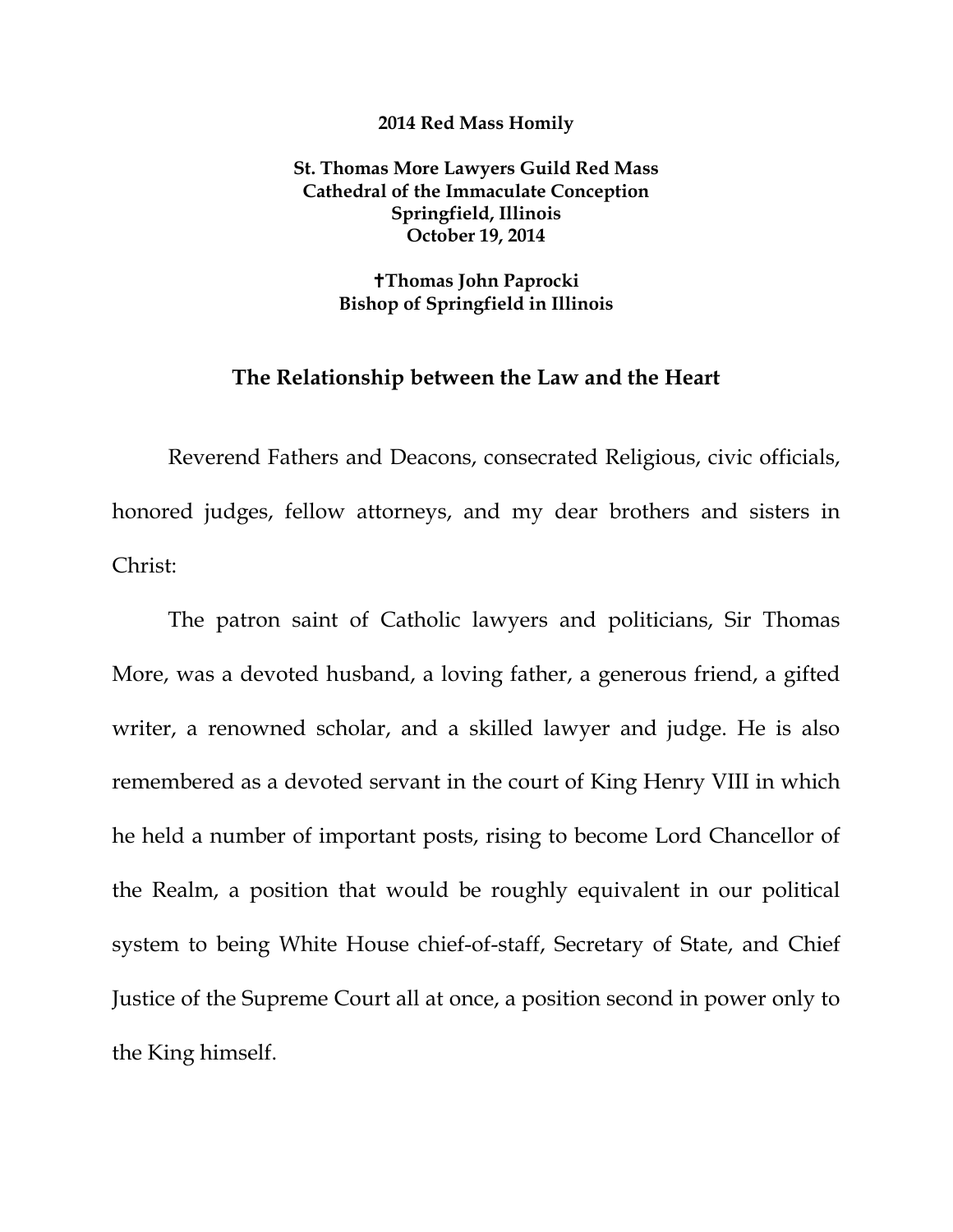Of course most of all, and in a way that captures all the best qualities that he exhibited in life, Thomas More is remembered today as a *saint* – a man who was devoted to Christ and his Church, and who willingly sacrificed his power, his wealth and security, and ultimately his life out of love for God. Because he would not accede to the Act of Supremacy declaring Henry to be the supreme head of the church in England or take the Oath of Supremacy, renouncing Rome's authority in ecclesial matters, More was beheaded on Tower Hill, July 6, 1535. As he stood on the scaffold before his execution, he briefly addressed the crowd gathered, telling them that he died "the King's good servant, but God's first."1

In this simple phrase – "the King's good servant, but God's first" – St. Thomas More summarizes the call of Christian discipleship and the proper perspective we must all bring to our daily work – *to be God's servant first!* As such, in his life and in his death, St. Thomas More is a model for Christian engagement in the world. This is precisely the vocation that most of us receive from God – to be *in* the world as the followers of Jesus Christ proclaiming the Good News – to be the leaven that makes the bread rise, to be *in* the world, to address *present things*, even as we keep our eyes fixed on heaven. Specifically, as Christians and as citizens, we are obliged to work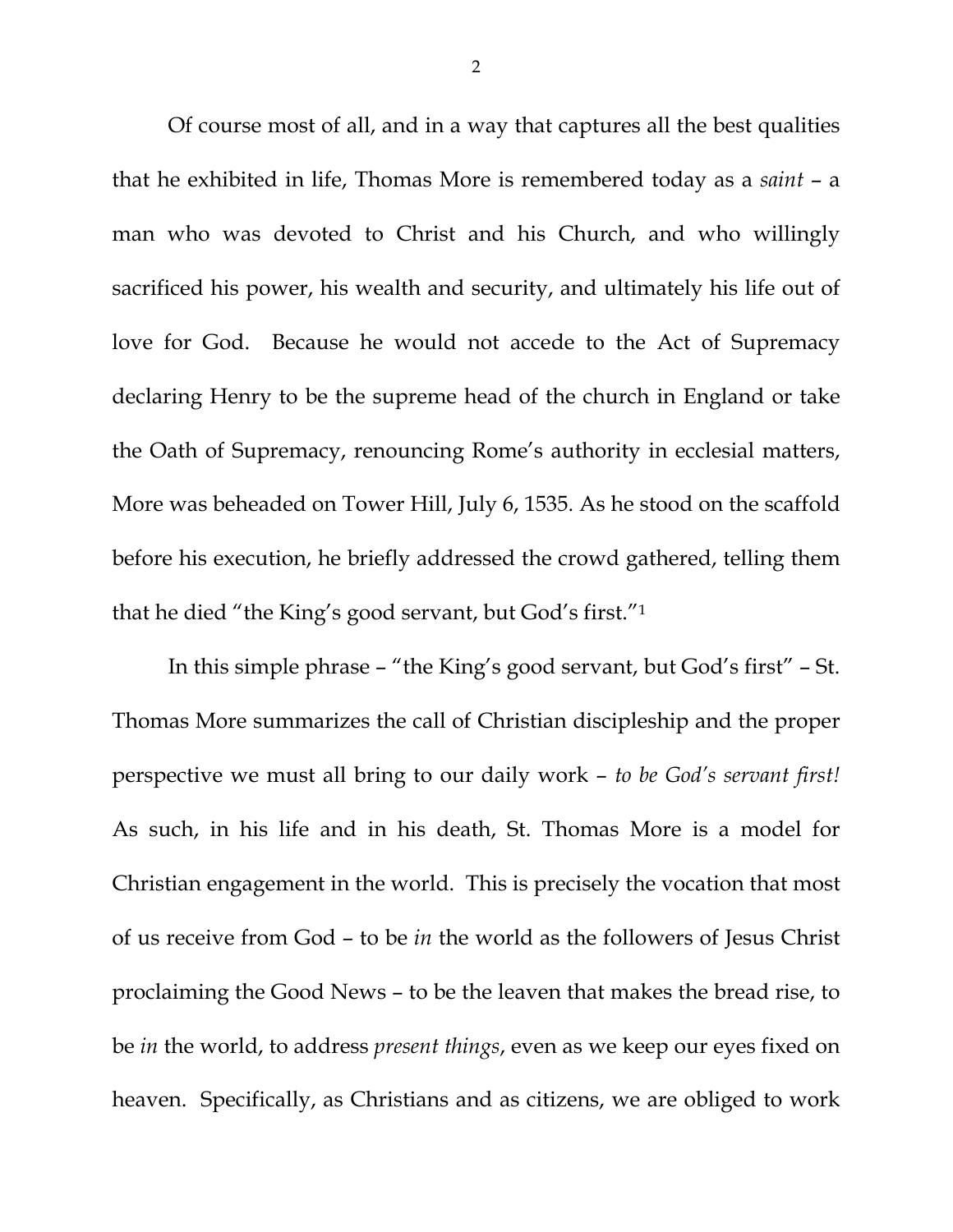for justice and promote the common good – an obligation that is especially meaningful in a democratic society like ours, where a government by, of, and for the people possesses limited constitutional authority to care for the common good, and where the balance is entrusted to the care of nongovernmental institutions, including churches and other religious groups.

It is a great challenge to be *in* the world – to address *present things*, while keeping our eyes fixed on heaven – because there is a growing "disconnect"' between our secular laws and our Christian faith, for example, the secular redefinition of marriage and the religious understanding of holy matrimony.

We are encouraged when decisions of judges conform to the moral law expounded by Catholic Church teaching, such as the decision of the United States Fifth Circuit Court of Appeals earlier this month, which upheld a Texas law passed last year requiring abortion clinics to qualify as "ambulatory surgical centers"—a standard currently met by only seven abortion facilities out of the forty located in the state's five largest cities. All but seven of these forty abortion clinics in Texas are faced with the prospect of closing because they do not meet the surgical-center standards.2 But such judicial decisions that are consistent with the natural law seem to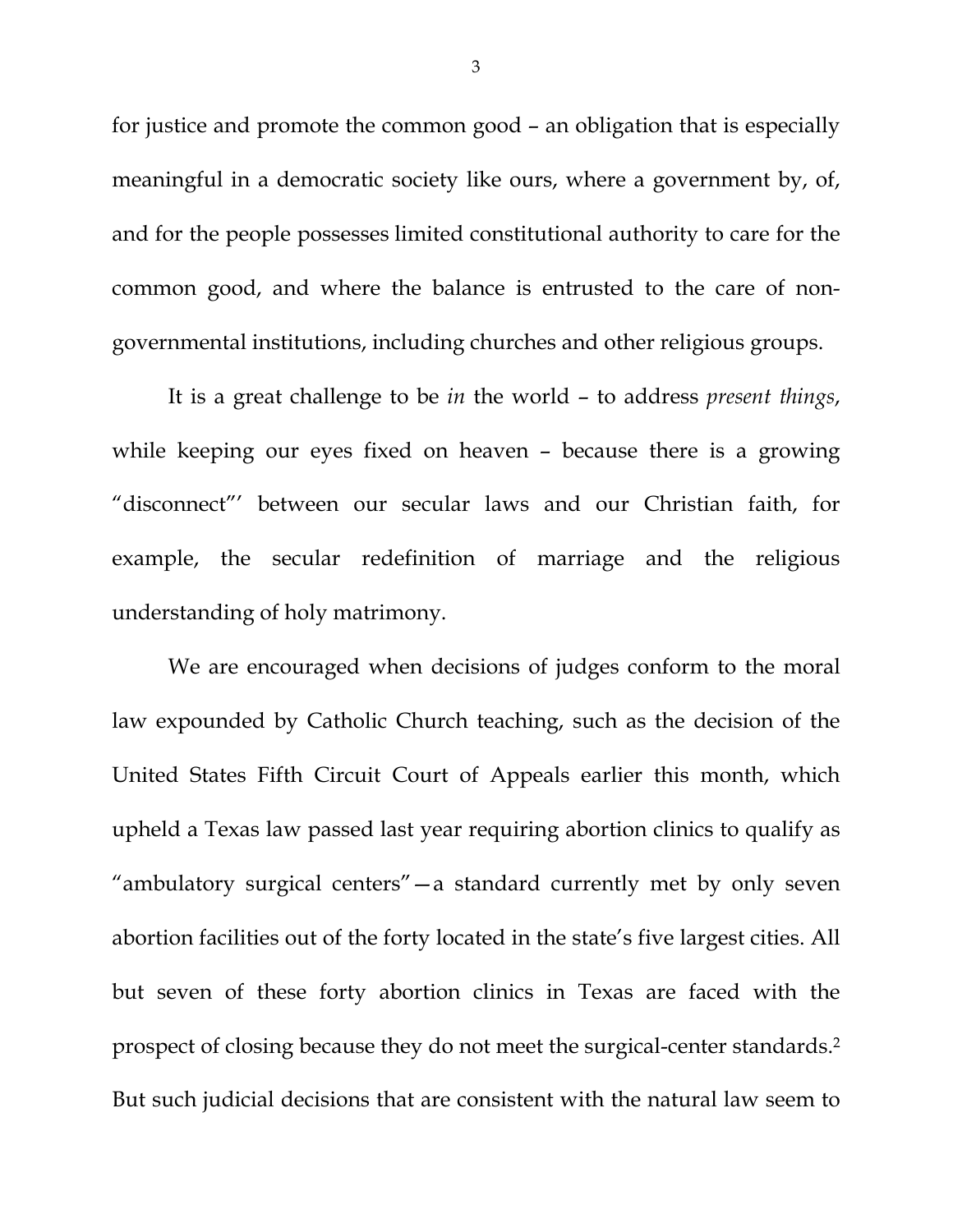be the exception to the prevailing jurisprudence that upholds the right to abortion and now finds an unprecedented constitutional right to marriage between partners of the same sex. Indeed, just last week the United States Supreme Court blocked Texas from implementing portions of the abortionclinic restrictions from taking effect while a lawsuit challenging the law's constitutionality proceeds in the courts.3

Taking time in this Red Mass to reflect on the spiritual aspects of our vocation in the legal profession provides an occasion for us to examine the implications of this divergence between our civil laws and our Catholic faith for judges, lawyers, legal professionals and other people of faith.

It is not just the pro-lifers who object to *Roe v. Wade* and proponents of natural marriage between one man and one woman who disagree with and dissent from decisions of our courts. Liberal lawyers from the left have also expressed their objections, such as the recent book published by Erwin Chemerinsky with the blunt title, *The Case Against the Supreme Court*. According to Chemerinsky, a law professor of liberal conviction at the University of California, Irvine, the United States Supreme Court has been a disaster in the post-Warren era, during which the Supreme Court has not had a liberal majority. One chapter is entitled, "Is the Roberts Court Really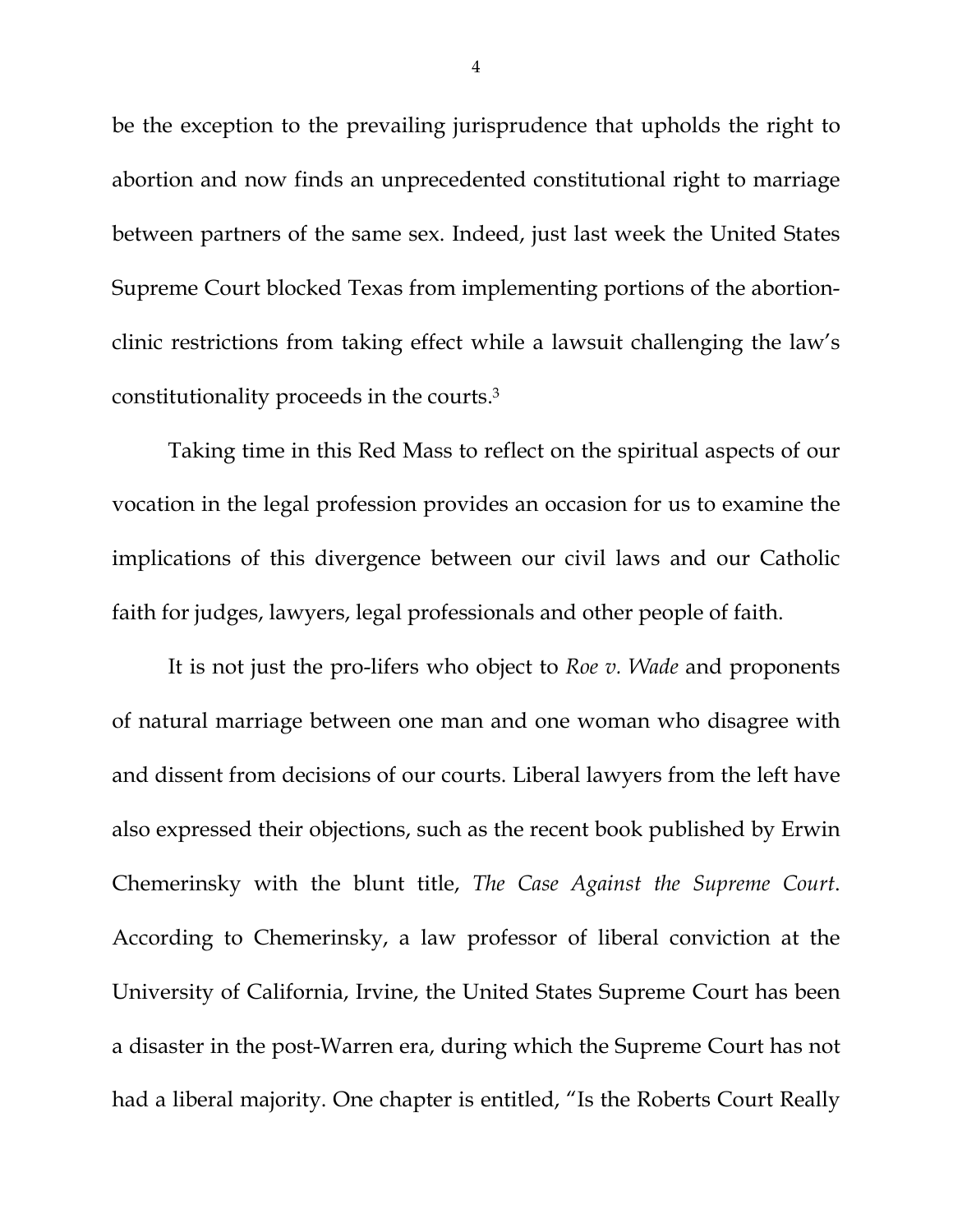So Bad?" For Professor Chemerinsky the answer is yes, it really is, having, in his words, "caused great harm" and "made the country much worse off than it would have been without the Supreme Court."4

My purpose today is not to examine whether decisions of the United States Supreme Court are more of a disappointment to people on the left, the right or the center of the political spectrum. The fact is that decisions of human judges will always disappoint somebody, because only the Divine Judge administers true justice in its pure sense. Therefore everyone here on earth will, at some time or another, experience dissatisfaction with human and thus imperfect attempts to administer justice. What should we do when that happens?

The answer to the question of how to deal with the injustices of an imperfect legal system is not simple or one-dimensional. That is because law is at times a matter of knowledge, a matter of intellect, a matter of reason, a matter of will, a matter of emotions, and a matter of conscience that is, a matter of the mind, the heart and the soul.

One may have accurate knowledge of the law, but not the intellect to understand or the capacity of right reason to interpret it. One may have the intellect to understand and the reason to interpret the law correctly, but not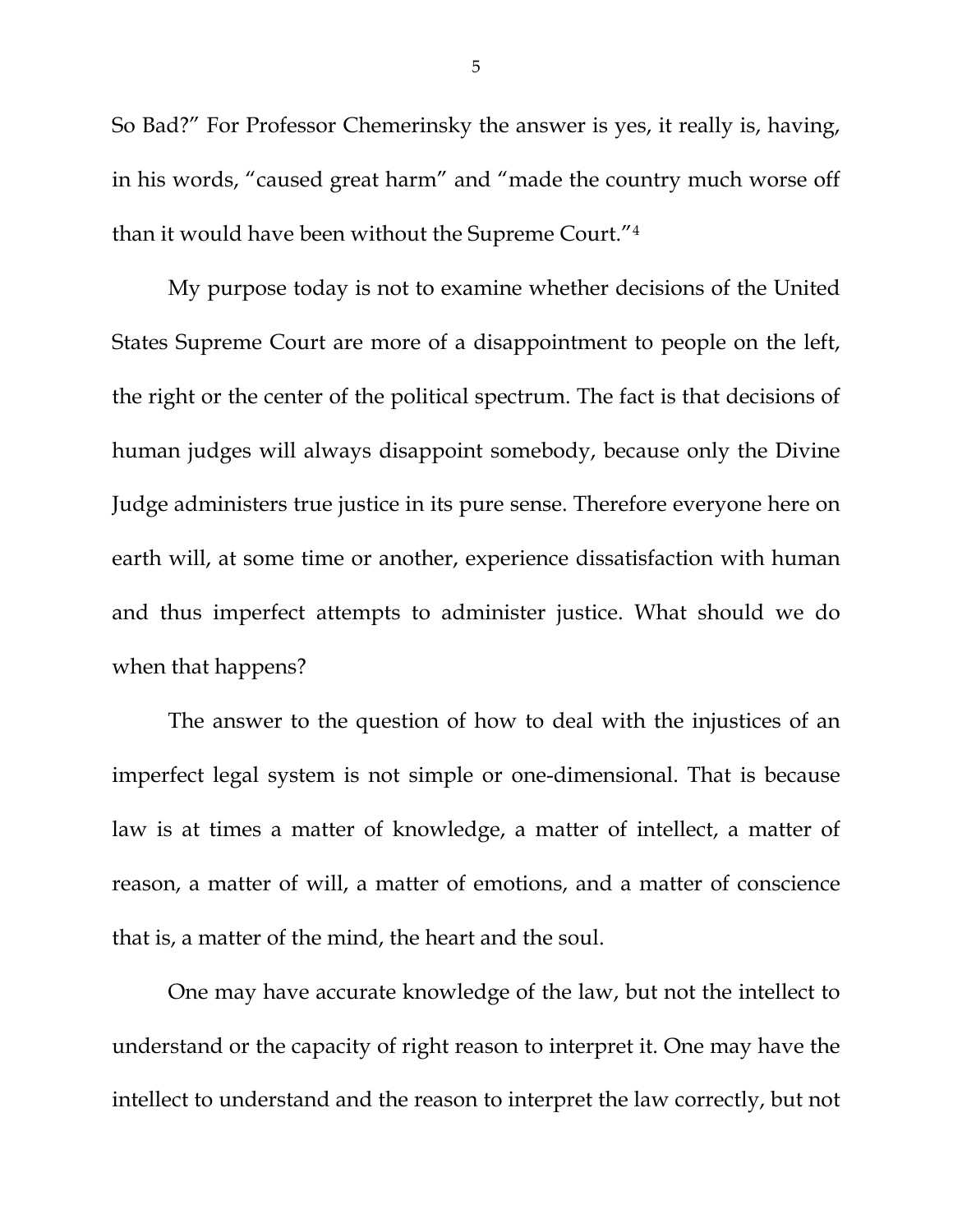the will to follow it. One may have the will to follow the law, but may not like the law or may feel constrained by conscience from doing so.

Lack of knowledge can be remedied through education. Lack of intellect or right reason can be addressed by looking to those who have the intellectual and rational capacities to understand and properly interpret laws. Lack of will can be rectified by practicing the virtue of fortitude.

The constraint of conscience means that at times one must refuse to comply with the demands of human laws even if that means paying whatever penalties may result from such civil disobedience. This is in keeping with the scriptural admonition articulated by Saint Peter and the other apostles before the authorities of their time, when they said, "We must obey God rather than men" (Acts 5:29). A recent example is when our Catholic Charities refused to place foster care and adoptive children with same-sex couples or heterosexual couples who cohabited but were not married, as the state had demanded. This conscientious objection cost our diocesan Catholic Charities a six million dollar contract with the State of Illinois and ended our foster care and adoption services.

Unfortunately too many Catholics have justified their rejection of Catholic teaching on the life issues, human sexuality, marriage and family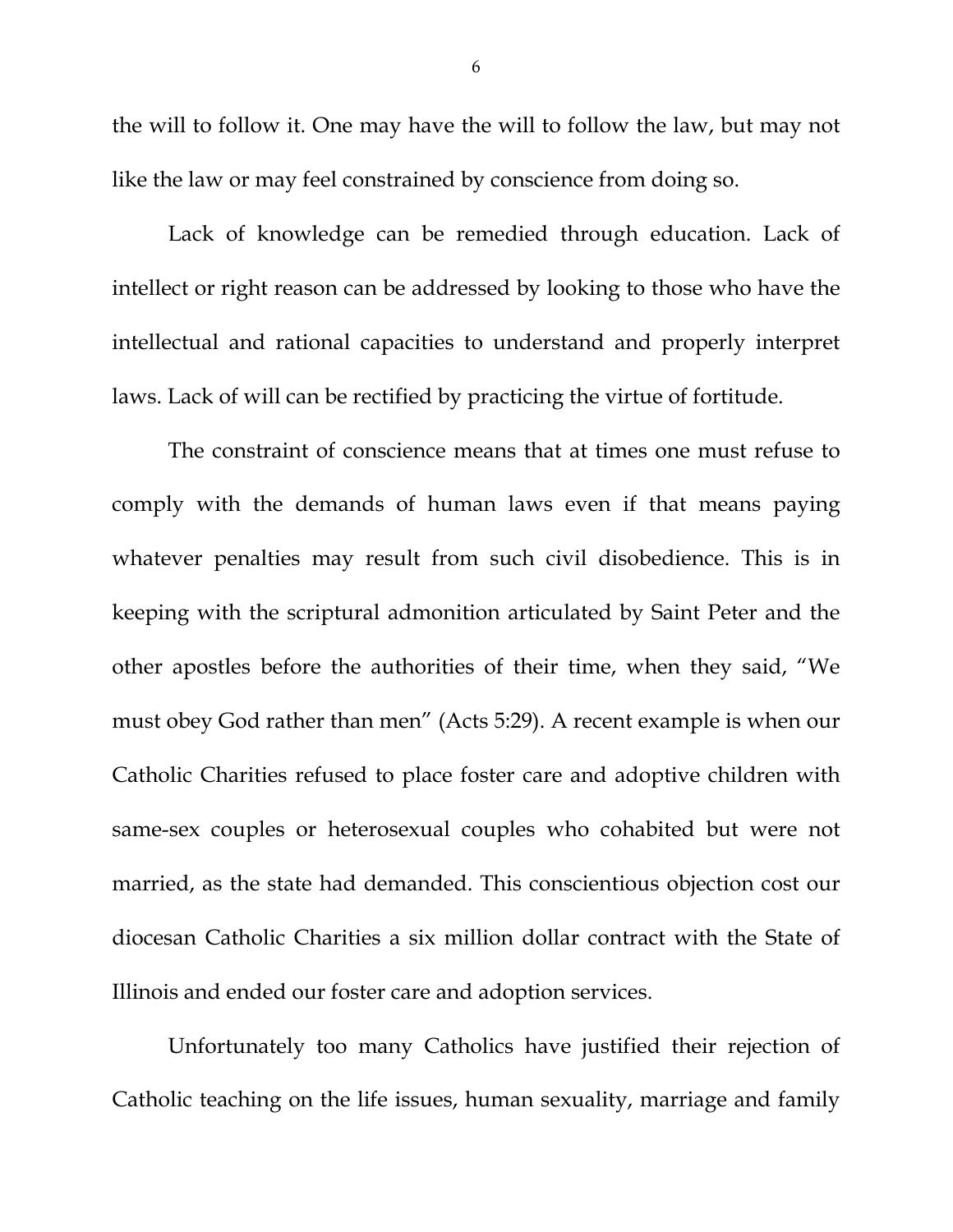life as a matter of following their "conscience," but apparently without properly understanding what "conscience" means. The word "conscience" comes from two Latin words, "co-" (which means "together" or "with') and "science" (which means to have knowledge about something). Conscience means to share knowledge with someone else about what is right or wrong. Conscience does not act in isolation on some sort of personal or individual intuition disconnected from someone or something else. For a Catholic, a properly formed conscience means to share God's knowledge and the Church's teaching about right or wrong. So those who invoke "conscience" to justify their rejection of divine law as taught by the Catholic Church are saying that they have chosen to follow the thinking, knowledge and values of someone or something other than the Pope or the Catholic Church.

An illustration of the proper use of conscience was when Saint Thomas More invoked his conscience in refusing to sign Henry VIII's Oath of Supremacy declaring the King to be the Head of the Church of England. Thomas was not just following a personal preference, but was declaring that he was thinking with the Pope and would follow him, not the King. Others chose instead to think with the King, and follow him.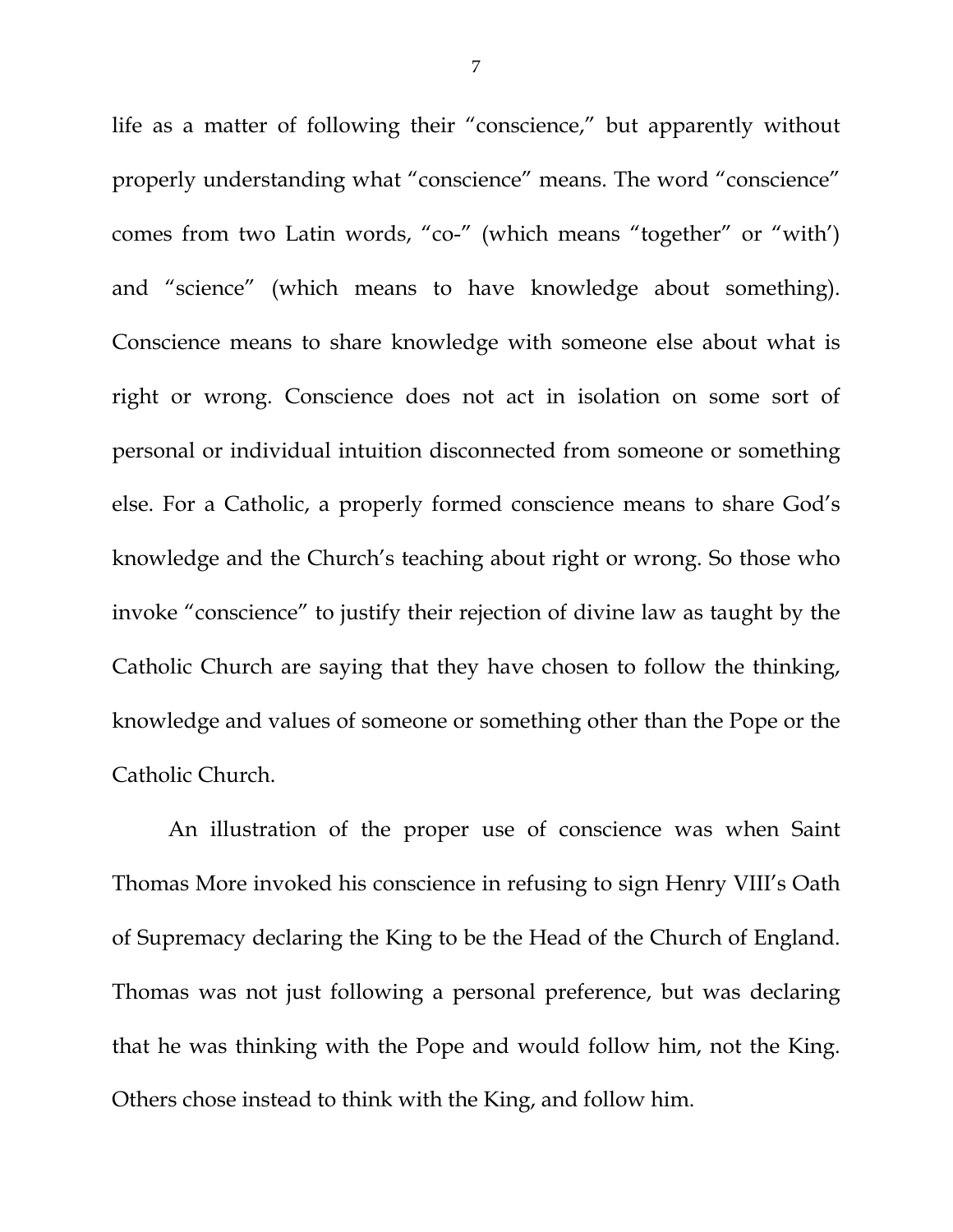Related to the question of conscience is the relationship between the law and the heart. One may know and understand the law, have no qualms of conscience about following the law and thus may even have the will to comply with the law, but still may not like the law on an emotional level, such as the legal requirement to pay taxes. Thus, Jesus said, "Render unto Caesar what belongs to Caesar, and to God what belongs to God" (cf. Matthew 22:21, Mark 12:17, and Luke 20:25).

Most of the time, we should comply with civil laws even if we do not like them, unless there is a moral objection. Again it is the first Pope, Saint Peter, who instructs Christians how to relate to civil authorities when he wrote, "Submit yourselves for the Lord's sake to every human institution, whether it be to the emperor as the one in authority, or to governors as sent by him for the punishment of evildoers and the praise of those who do right. For such is the will of God, that by doing right you may silence the ignorance of foolish men" (1 Peter 2:13-14).

Even when we obey the law, that does not mean that we have given the affection of our heart to any particular civil law. While the law may coerce the body through imprisonment or financial penalty, the only law that can compel the heart is Christ's command to "love God with all your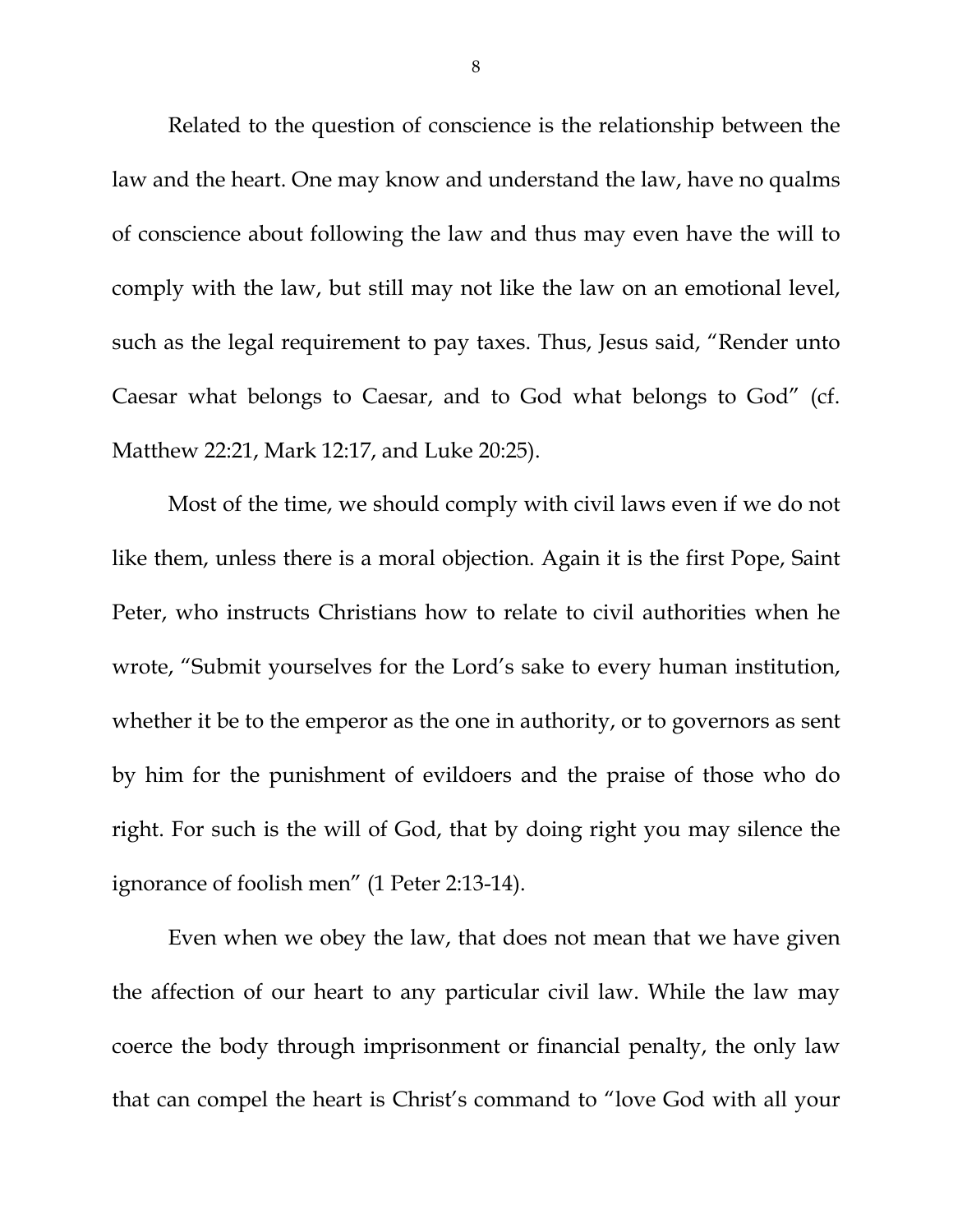heart, with all your soul, with all your mind and with all your strength, and love your neighbor as yourself" (cf. Matthew 22:37, Mark 12:30-31, and Luke 10:27). This law is written on our heart (cf. Jeremiah 31:33) the fulfillment of which is found in love (cf. Romans 13:10). This is why I chose as my episcopal motto, *Lex cordis caritas*, "The Law of the Heart is Love."

That is also why Saint Paul objected to Christians suing fellow Christians in civil court and letting unbelievers decide the case. Saint Paul saw the very fact that Christians have legal disputes among themselves as a complete failure of love (cf. 1 Corinthians 6:1-7).

Cardinal Francis George, the Archbishop of Chicago, in his column for the September 7, 2014 issue of the diocesan newspaper for the Archdiocese of Chicago, wrote about some of the implications of the divergence between the values of the Church as founded by Jesus Christ, what I would call the values of our heart, and the quasi-religious elements of what may be called our "State religion":

Throughout history, when Catholics and other believers in revealed religion have been forced to choose between being taught by God, or instructed by politicians, professors, editors of major newspapers and entertainers, many have opted to go along with the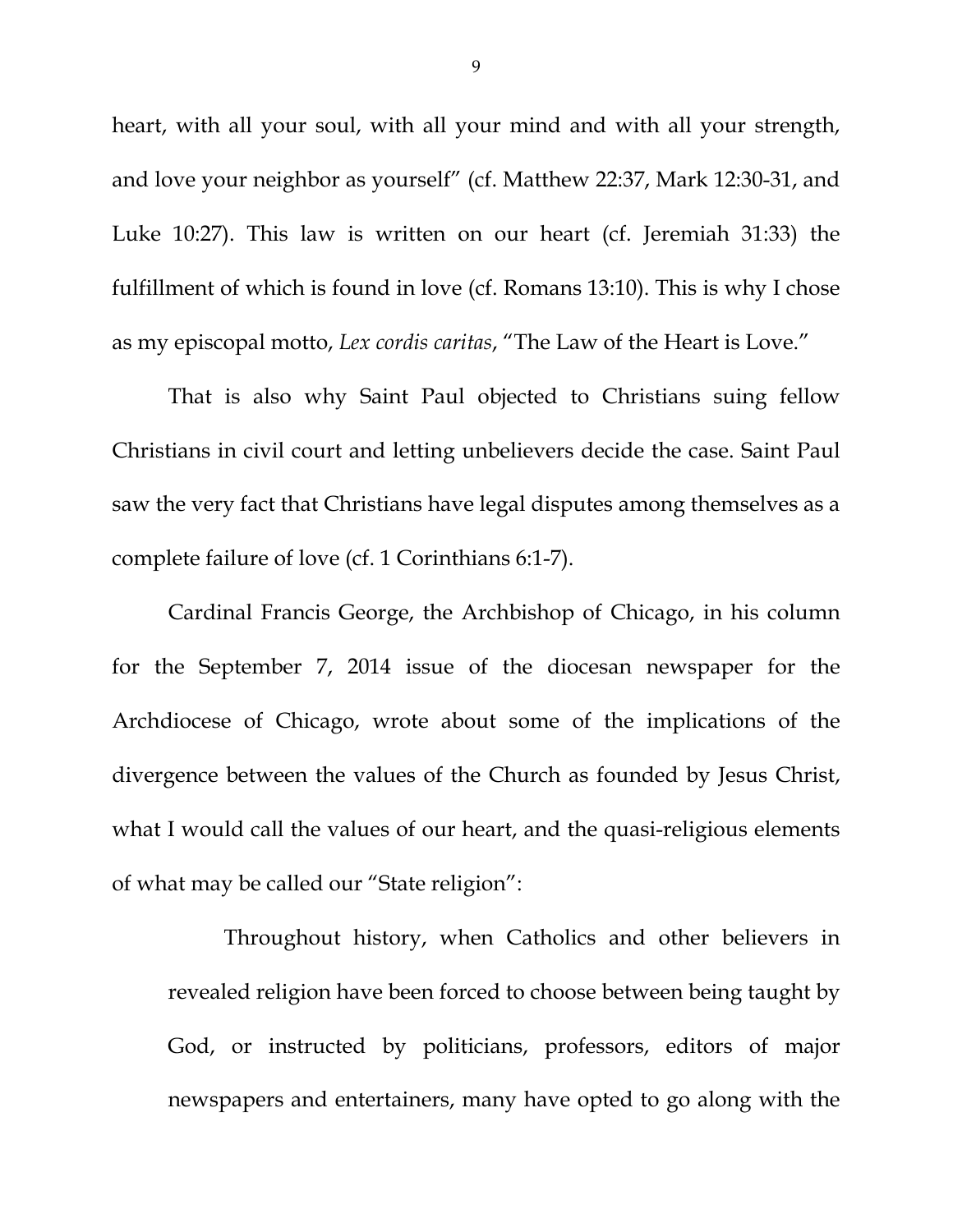powers that be. This reduces a great tension in their lives, although it also brings with it the worship of a false god. It takes no moral courage to conform to government and social pressure. It takes a deep faith to swim against the tide, as Pope Francis encouraged young people to do at last [year's] World Youth Day.5

 In other words, our best approach to law may be the attitude one should have to the world as suggested by G.K. Chesterton in his book, *Orthodoxy*, when he wrote that "what we need is not the cold acceptance of the world as a compromise, but some way in which we can heartily hate and heartily love it. We do not want joy and anger to neutralize each other and produce a surly contentment; we want a fiercer delight and a fiercer discontent. We have to feel the universe at once as an ogre's castle, to be stormed, and yet as our own cottage, to which we can return at evening." In short, he asks, can one hate the world (or, I might add, the law) "enough to change it, and yet love it enough to think it worth changing?"6

In this regard, Pope Benedict XVI wrote an article for the *Financial Times*, dated December 19, 2012, focusing on how Christians are to engage with the world. It is an article which begins with the line, "Render unto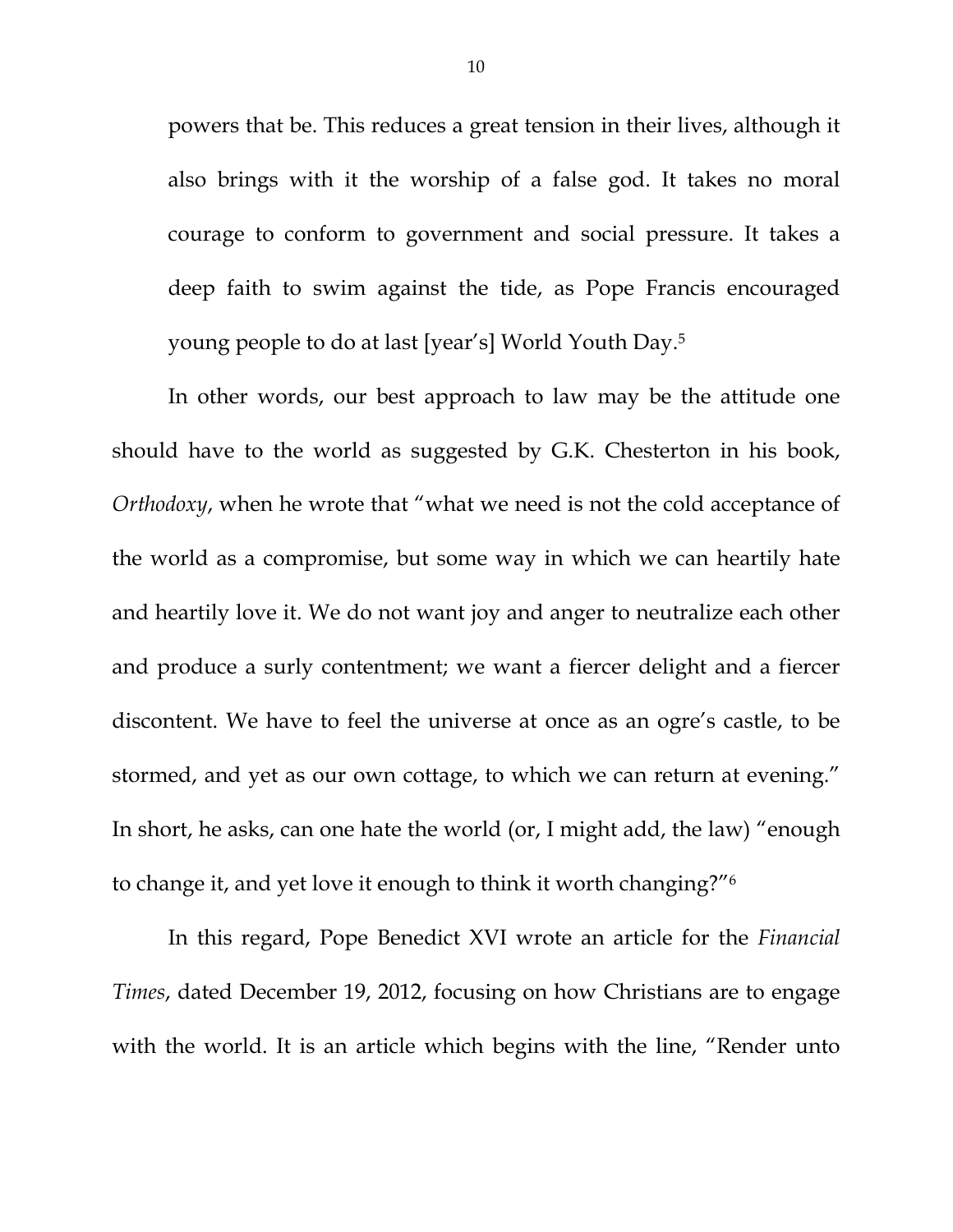Caesar what belongs to Caesar and to God what belongs to God." He goes on to say:

Christians should not shun the world; they should engage with it. But their involvement in politics and economics should transcend every form of ideology. . . . Yet Christians render to Caesar only what belongs to Caesar, not what belongs to God. Christians have at times throughout history been unable to comply with demands made by Caesar. From the emperor cult of ancient Rome to the totalitarian regimes of the past century, Caesar has tried to take the place of God. When Christians refuse to bow down before the false gods proposed today, it is not because of an antiquated worldview. Rather, it is because they are free from the constraints of ideology and inspired by such a noble vision of human destiny that they cannot collude with anything that undermines it.7

In the end, it is Jesus, "who called himself the true bread come down from heaven, the true nourishment that we need to be fully ourselves. This is the true bread that gives true life, eternal life."8

May God give us this grace. Amen.